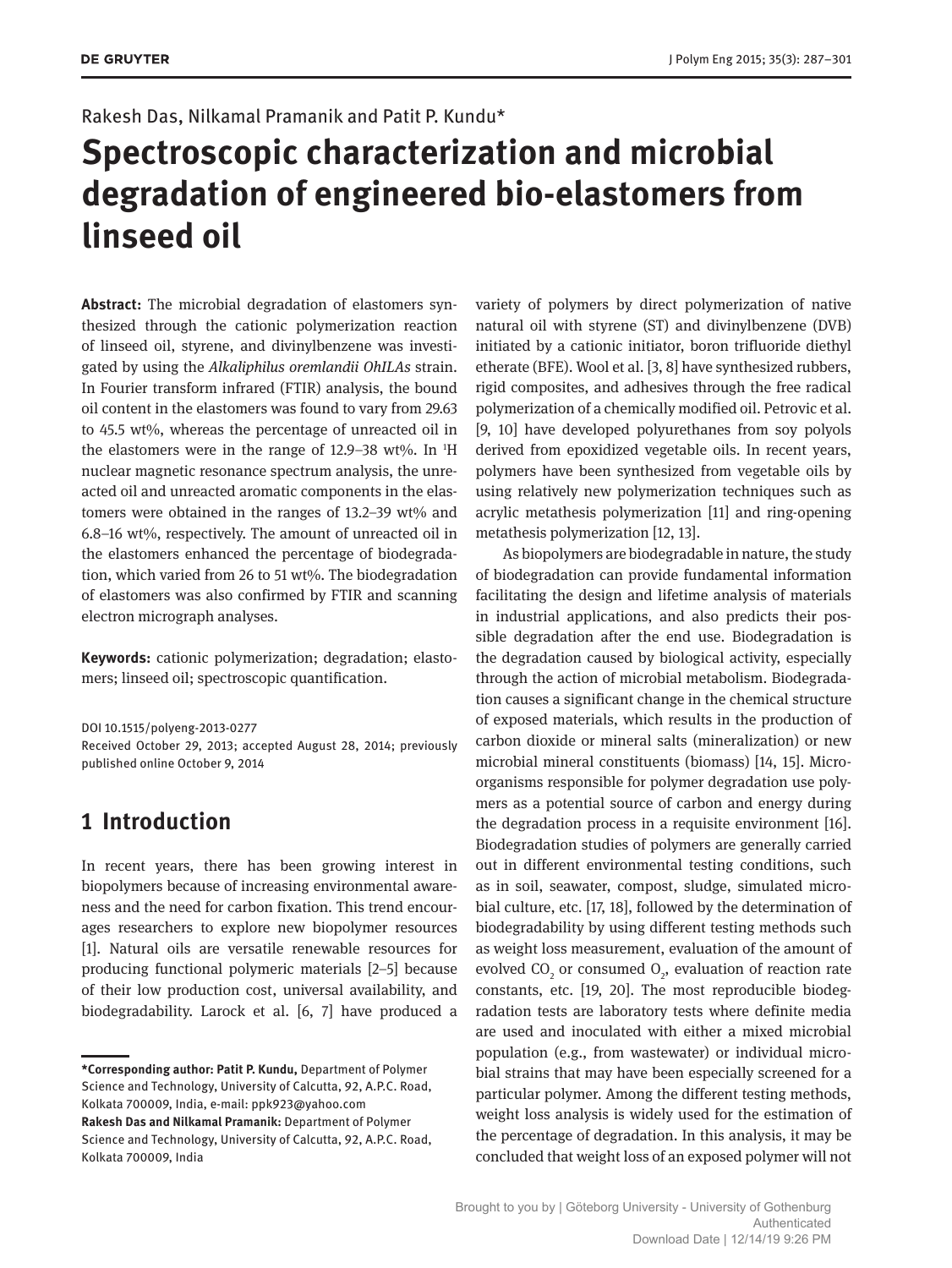occur because of the removal of its volatile and soluble impurities.

Spectroscopic techniques are very powerful tools for characterizing different polymers [21, 22]. These techniques are very useful for the structural analysis of polymers both qualitatively [23] and quantitatively [24]. Quantitative analysis of polymers, especially copolymers and polymer blends, is very important in studying their structures and different properties [25–28]. Many research works have been reported on the quantitative analysis of polymers by using Fourier transform infrared (FTIR) and 1H nuclear magnetic resonance (1H NMR) spectroscopies [29–33].

Among the different natural oils, linseed oil is the most abundant and a cheap non-edible oil [34]; it is used mainly for the preparation of paints and varnishes owing to its good drying property [35]. It is also used in enamels, linoleum, oilcloth, patent leather, printer's ink, and as waterproofing material for raincoats, slickers, and tarpaulins [36]. In medicine, linseed oil is used to treat several ailments such as anxiety, prostate problems, vaginitis, weight loss, and certain types of cancer [37].

In the present work, a wide variety of bio-elastomers were developed through cationic polymerization of regular linseed oil. During the cationic polymerization process, ST was used as a comonomer. DVB alone or DVB with dicyclopentadiene (DCP) was used as a cross-linker, and the reaction was initiated by using a modified BFE initiator. From a technical point of view, these bio-elastomers will have mechanical stability, enhanced vibration damping performance, lower production cost, and improved biodegradability. The cheapest monomer, linseed oil, was used at the maximum possible amount in the original feed composition. In addition, the DVB content was also reduced by using low-cost DCP in a controlled manner to obtain more commercially viable elastomers. There are no reports about such a variety of elastomers synthesized from linseed oil, although the vibration damping performance in engineering applications and the mechanical stability of these elastomers have been analyzed [38, 39]. A structural analysis with quantification of the elastomers was performed by using FTIR and <sup>1</sup>H NMR spectroscopies. Larock et al. [6, 7] have quantitatively studied only the soluble part after Soxhlet extraction of the oil-based polymers through 1H NMR. In this work, the insoluble part after Soxhlet extraction was quantified by using the attenuated total reflection (ATR) method of FTIR to predict the structure of the main polymer chain. The soluble part after the Soxhlet extraction of these elastomers was also quantitatively analyzed with both 1H NMR and ATR-FTIR. The degradation of the elastomers was studied by using the *Alkaliphilus oremlandii OhILAs* strain in an optimum

growth condition. In this microbial degradation process, the bacterial cell biomass was produced using elastomers as a potential energy source. Analysis of weight loss due to degradation gives an idea about the degradation behavior of the elastomers. There is no reported work on degradation studies of vegetable oil-based functional polymers. Thus, this research work provides knowledge about the degradability of linseed oil-based elastomers.

# **2 Materials and methods**

### **2.1 Materials**

The linseed oil used in our study was obtained from the V. M. Oils Private Limited, Kolkata, India. ST, DVB (55 mol% DVB and 45 mol% ethylvinylbenzene), and the BFE complex were purchased from Sigma-Aldrich (USA). DCP was purchased from Merck (Germany). Dichloromethane and concentrated sulfuric acid were purchased from Merck (India). Potassium hydroxide was purchased from SRL Chemical Co. (India).

#### **2.2 Synthesis of the elastomers**

The elastomers were synthesized by using the cationic polymerization technique. BFE was used as the initiator molecule; it was modified before polymerization to reduce the reactivity of the initiator for homogeneous polymerization. The initiator was modified by mixing the methyl ester of linseed oil at a weight ratio of 3:5 with constant stirring at 0°C. The methyl ester of linseed oil was used instead of regular linseed oil for better miscibility with the initiator, which caused the uniform distribution of the initiator in the reaction mixtures.

Methyl ester was prepared in two consecutive transesterification steps (i.e., the trans-esterification doublestep method) [40]. The acid-base catalyst was used to prevent the saponification of the ester produced. Initially, an alkali agent was dissolved in methanol (1 g KOH in 40 ml methanol) at 45°C. Then, 40 ml of this solution was added to 100 ml of linseed oil with vigorous and constant stirring. The resulting mixture was refluxed in a two-neck 250-ml round-bottomed flask at 65°C under an inert atmosphere for 1 h. The molar ratio of alcohol/oil was 10:1 and the catalyst/alcohol ratio was 0.00178:1. The equivalent volume of these molar ratios were calculated by taking the density of linseed oil to be 0.93 g/ml and its molecular weight to be 890 g/mol, and taking the density of methanol to be 0.7912 g/ml. Then, the mixture was cooled to room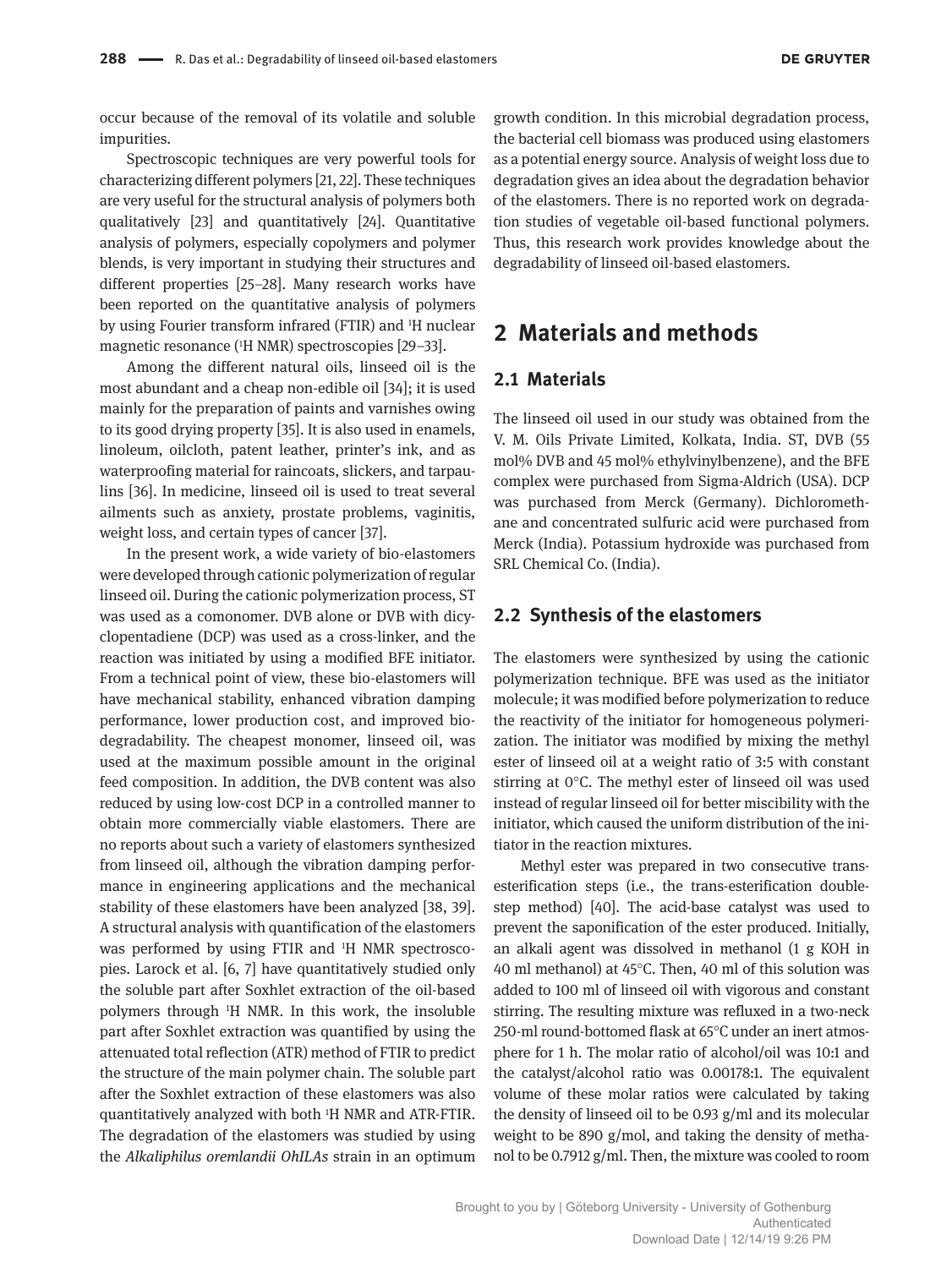temperature and 60 ml of methanol and 1.5 ml of sulfuric acid (18 mol/l) were added, followed by heating at 30°C. The heating of the system stabilized again in the reflux condition for approximately 1 h. After this period, the system was cooled slowly to approximately 25°C. At the end of this step, the formation of two phases occurred. The two phases were separated and processed further. The upper phase was washed with cold water, and the residual alcohol was removed by evaporation under vacuum. The formation of fatty acid methyl ester was confirmed by <sup>1</sup>H NMR.

Polymeric materials were prepared by heating of the desired concentration of regular linseed oil, ST, and DVB in glass molds. The desired amounts of ST and DVB were added to the linseed oil, and the mixture was vigorously stirred. Then, the mixture was cooled and the initiator was added slowly with constant stirring at low temperature ( $\approx 0^{\circ}$ C). The resulting mixture was transferred to a glass mold  $(100 \times 100 \times 3$  mm) after ensuring homogeneous mixing, and the mold was then sealed with silicone adhesive. Then, the mold was kept at room temperature for 12 h and heated sequentially at 60°C for 12 h, 110°C for 24 h, and finally post-cured at 120°C for 3 h. In our experiment, the linseed oil percentage in the original composition of the samples was varied from 45% to 65%, and the ST and DVB internal ratio was taken as 3:2 in SET I, 1:1 in SET II, and 2:1 in SET III. The initiator was maintained at 8% level in all samples. In SET IV, the samples were identical to the samples of SET I, SET II, and SET III containing 50% and 55% oil, except that the DVB content was partially replaced by DCP. The resulting polymers were washed with ethanol to remove the catalyst. The detailed feed compositions of the different samples are given in Table 1.

### **2.3 Soxhlet extraction**

The elastomeric materials were subjected to Soxhlet extraction to determine the unreacted part in the polymer. During the Soxhlet extraction, 2 g of the bulk polymer was extracted for 24 h with dichloromethane by using a Soxhlet extractor. After extraction, the resulting solution was concentrated by simple distillation at atmospheric pressure and subsequently dried under vacuum to obtain the unreacted part. The insoluble part was dried under vacuum for several hours before weighing.

#### **2.4 FTIR spectrometry**

The dried insoluble part and liquid soluble part after Soxhlet extraction were analyzed by the ATR method of

**Table 1** Detailed feed compositions of the different elastomers.

| SET | Sample ID                        | Linseed oil<br>$(wt\%)$ | ST<br>$(wt\%)$ | <b>DVB</b><br>$(wt\%)$ | <b>DCP</b><br>$(wt\%)$ | <b>Initiator</b><br>$(wt\%)$ |
|-----|----------------------------------|-------------------------|----------------|------------------------|------------------------|------------------------------|
| I   | <b>S1Lin45</b>                   | 45                      | 28             | 19                     |                        | 8                            |
|     | S2Lin50                          | 50                      | 25             | 17                     |                        | 8                            |
|     | S3Lin55                          | 55                      | 22             | 15                     |                        | 8                            |
|     | S4Lin60                          | 60                      | 19             | 13                     |                        | 8                            |
| Ш   | S5Lin50                          | 50                      | 21             | 21                     |                        | 8                            |
|     | <b>S6Lin55</b>                   | 55                      | 18.5           | 18.5                   |                        | 8                            |
|     | S7Lin60                          | 60                      | 16             | 16                     |                        | 8                            |
|     | <b>S8Lin65</b>                   | 65                      | 13.5           | 13.5                   |                        | 8                            |
| Ш   | S9Lin45                          | 45                      | 31             | 16                     |                        | 8                            |
|     | S10Lin50                         | 50                      | 28             | 14                     |                        | 8                            |
|     | S11Lin55                         | 55                      | 25             | 12                     |                        | 8                            |
|     | S12Lin60                         | 60                      | 21             | 10.5                   |                        | 8                            |
| IV  | D1Lin50                          | 50                      | 25             | 8.5                    | 8.5                    | 8                            |
|     | D <sub>2</sub> Lin <sub>50</sub> | 50                      | 21             | 10.5                   | 10.5                   | 8                            |
|     | D3Lin50                          | 50                      | 28             | 7                      | 7                      | 8                            |
|     | D4Lin55                          | 55                      | 22             | 7.5                    | 7.5                    | 8                            |
|     | D5Lin55                          | 55                      | 18.5           | 9.25                   | 9.25                   | 8                            |
|     | D6Lin55                          | 55                      | 25             | 6.25                   | 6.25                   | 8                            |

FTIR spectrometry. For the microbial degradation study, the elastomers before and after degradation were also analyzed by the ATR method of FTIR. A total of 42 scans at 4  $cm<sup>1</sup>$  resolution were collected to obtain an average absorbance spectrum by using a Bruker FTIR spectrophotometer (model: Alpha-E).

#### **2.5 <sup>1</sup>H NMR**

The extracted soluble part of the polymeric material as well as the linseed oil, methyl ester of linseed oil, ST, and DVB were dissolved in CDCl<sub>3</sub>. Tetramethylsilane was used as an internal standard. The solution was scanned with a multinuclear FT-NMR spectrometer from Bruker (model: DRX 500) at 500 MHz. The unreacted linseed oil and the aromatic content of the soluble extractable part were calculated from peak integral values of the characteristic peak of the different components in the 1H NMR spectrum [32].

### **2.6 Microbial degradation study of the linseed oil-based elastomers**

For the microbial degradation test of the elastomers, the *A. oremlandii OhILAs* strain was isolated, using the serial dilution method, from rhizosphere soil collected from the University of Calcutta campus (Kolkata, India). The isolated colonies of *A. oremlandii OhILAs* were used to test the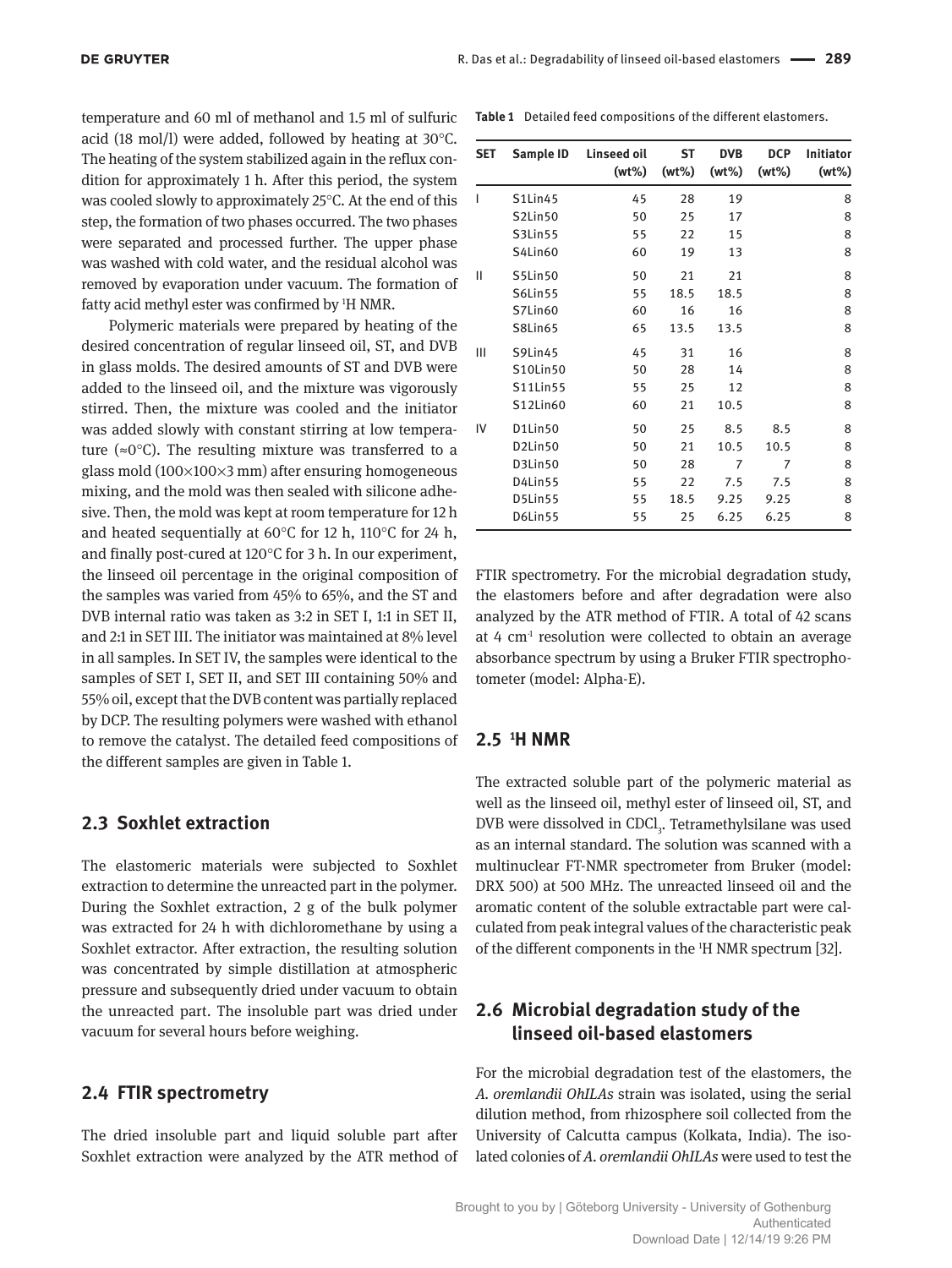degradability of the elastomers. The degradation of different linseed oil-based elastomeric films (weight 4 g, dimension  $10 \times 10 \times 0.8$  mm) by the screened microorganism was carried out in a 100-ml growth medium at an optimum pH of 8. The nutrient medium (g/l) was composed of  $NH_4NO_3$  (3),  $K_2HPO_4$  (0.64),  $KH_2PO_4$  (0.2),  $MgSO_4.7H_2O$ (0.4), CaCl<sub>2</sub>.2H<sub>2</sub>O (0.1), FeSO<sub>4</sub>.7H<sub>2</sub>O (0.01), Na<sub>2</sub>MoO<sub>4</sub>.2H<sub>2</sub>O (0.006), and Na-citrate (0.5). The elastomer was used as a source of carbon and nutrients for microbial cell growth. The elastomer was immersed in the above medium solution. For measurement of the residual weight and extent of degradation, the medium solution and the immersed elastomeric films were sterilized in an autoclave at a pressure of 50 psi and at 121°C temperature for 65 min. Then, these were incubated at 30°C with shaking in a shaker incubator (105 rpm), and the films were withdrawn after a definite reaction time, washed with phosphate-buffered saline, and dried at 50°C to a constant weight in an oven for analysis. The degradation of polymers in the liquid medium was observed by weight loss analysis of the elastomeric film in the definite time interval. The cell density of the growth medium was simultaneously measured through optical density measurement with a UV-VIS spectrophotometer from Optizen (Korea; model: Optizen POP Nano Bio) at a wavelength of 600 nm. In the first stage, the maximum degradation and stationary state of bacterial cells were observed after a 7-day incubation period. In the second stage, the degraded films from the first stage were again added to a fresh culture medium; however, no significant degradation was observed owing to the unavailability of a carbon source for bacterial cell growth. The percentage of degradation (*D*) was calculated using the equation

$$
D = \frac{m_0 - m_t}{m_0} \times 100\,\%
$$
\n(1)

where  $m_{_0}$  is the initial weight of elastomeric film and  $m_{_t}$  is the weight of the film after *t* incubation time. The polymer formed in bacterial cells was extracted using the chloroform-hypochlorite method [41]. After complete degradation of linseed oil-based polymer in the culture medium, 10 ml of culture was centrifuged for 10 min at 6000 rpm. The pellet was collected and washed with saline solution followed by centrifugation in the same way. Then, the pellet was disrupted with a sodium hypochlorite solution, followed by centrifugation of the solution and purification in the presence of chloroform and methanol, which resulted in the production of pure poly(3-hydroxybutyrate-co-3-hydroxyvalerate [P(3HB-co-3HV)] with 90% yield of dry cell weight. This polymer was characterized using FTIR and 1H NMR.

#### **2.7 Scanning electron microscopy analysis**

The physical changes on the surface of the films were observed with a scanning electron microscope (SEM) (Carl Zeiss, Germany; model: EVO 18), using an acceleration voltage of 15 kV. The samples were observed before and after the biodegradation experiments.

# **3 Results and discussion**

#### **3.1 Soxhlet extraction**

The polymeric samples were extracted to determine their insoluble and soluble contents, and the results are shown in Table 2. In all samples of SET I, SET II, and SET III, it was observed that the soluble part after extraction increased with increasing linseed oil content in the original compositions of the samples. The variation of the soluble part after extraction with the increase in linseed oil content in the original sample compositions is shown in Figure 1A. In Figure 1A, in samples with 50% linseed oil content, SET II contained the lowest amount of soluble portion, whereas SET III contained the highest amount of soluble portion, and there was an obvious increase in the soluble portion with an increase in oil content percentage. The samples of SET II had the highest DVB content, whereas the samples of SET III had the lowest DVB content. DVB is very reactive and acts as a cross-linker in the cationic polymerization of linseed oil. Thus, an increase in DVB content increases the stability of the polymer chain; as a result, the solubility of the polymer decreases. In SET IV, the solubility of the sample increased when the DVB content was partially replaced by the less reactive DCP, keeping the linseed oil and ST contents unchanged. For reference, the comparison between sample 2 and sample D1 revealed that the soluble part after extraction increased from 24% to 32% when the DVB content was reduced and replaced by 8.5% of DCP, keeping the linseed oil and ST contents constant. The same results were obtained from the comparison of other samples of SET IV with the samples of SET I, SET II, and SET III having identical compositions. In SET IV, the effect of the cross-linker (DVB/ DCP) was also observed. The variation of the soluble part after extraction with the DVB/DCP content is shown in Figure 1B. The soluble part after extraction decreased with an increase in DVP/DCP content. The effects of DVB and DCP contents on the resulting elastomers were the same because both compounds act as a cross-linker in the polymerization reaction.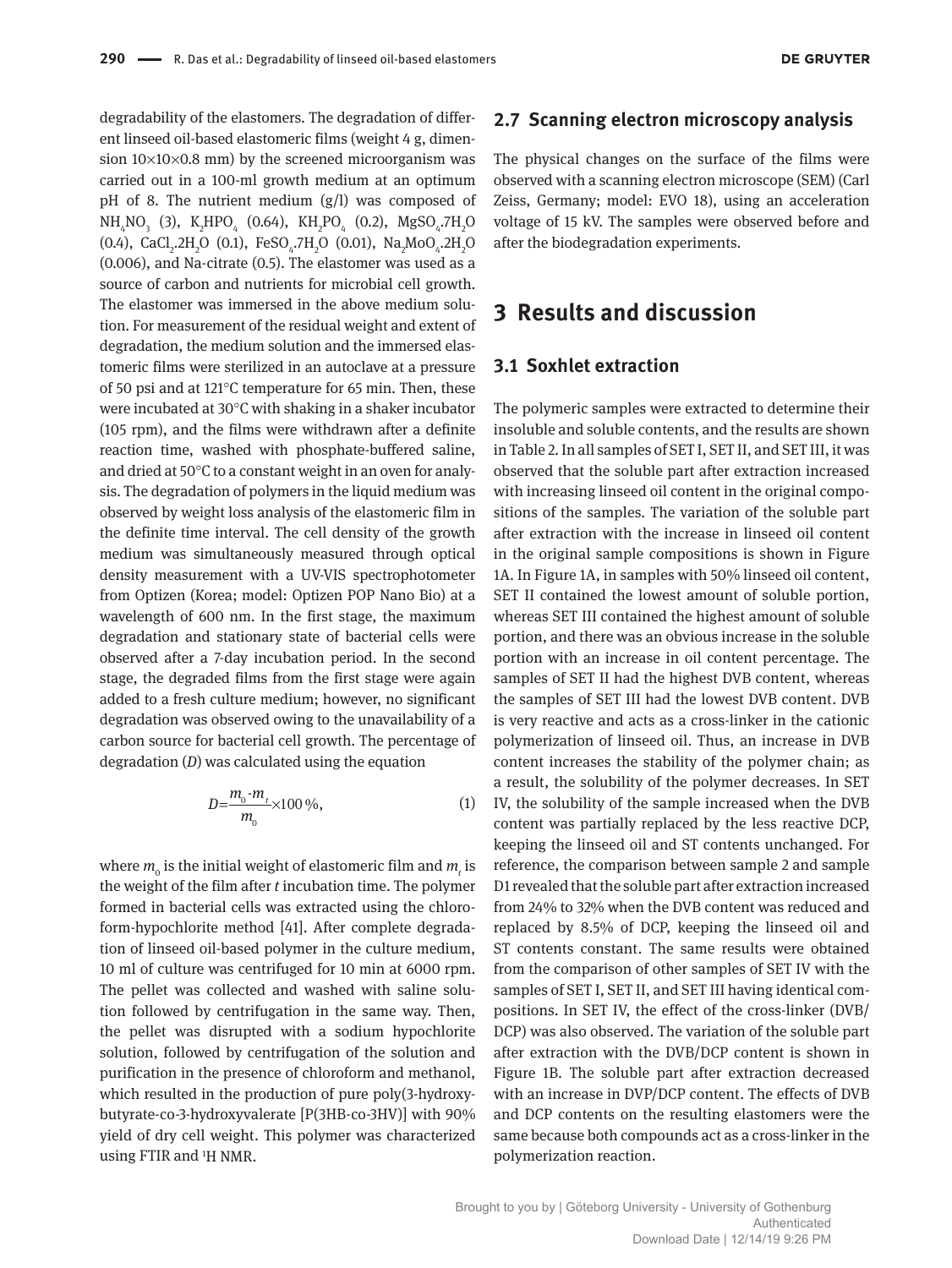| <b>SET</b>     | <b>Sample ID</b> |         | <b>Soxhlet results</b> |                             | <b>FTIR results</b>             | <sup>1</sup> H NMR results      |                                           |  |
|----------------|------------------|---------|------------------------|-----------------------------|---------------------------------|---------------------------------|-------------------------------------------|--|
|                |                  | Soluble | Insoluble              | <b>Bound oil</b><br>content | <b>Unreacted</b><br>oil content | <b>Unreacted</b><br>oil content | <b>Unreacted aromatic</b><br>part content |  |
|                | <b>S1Lin45</b>   | 20      | 80                     | 38.4                        | 12.9                            | 13.2                            | 6.8                                       |  |
|                | S2Lin50          | 24      | 76                     | 46.7                        | 13.2                            | 16.4                            | 7.6                                       |  |
|                | S3Lin55          | 32      | 68                     | 43.6                        | 20.5                            | 22.5                            | 9.5                                       |  |
|                | S4Lin60          | 40      | 60                     | 40.1                        | 27.6                            | 29                              | 11                                        |  |
| $\mathbf{H}$   | S5Lin50          | 21.6    | 78.4                   | 45.5                        | 12.5                            | 13.4                            | 8.2                                       |  |
|                | <b>SLin556</b>   | 30.4    | 69.6                   | 44                          | 18.9                            | 20.4                            | 10                                        |  |
|                | S7Lin60          | 41      | 59                     | 39.5                        | 28.5                            | 28.7                            | 11                                        |  |
|                | S8Lin65          | 52.4    | 47.6                   | 34.9                        | 38                              | 39.4                            | 13                                        |  |
| $\mathbf{III}$ | S9Lin45          | 25.3    | 74.7                   | 38.5                        | 13.3                            | 13.4                            | 11.9                                      |  |
|                | S10Lin50         | 28.7    | 71.3                   | 42.3                        | 16.6                            | 16.3                            | 12.4                                      |  |
|                | S11Lin55         | 40      | 60                     | 37.7                        | 25.5                            | 25.5                            | 14.5                                      |  |
|                | S12Lin60         | 51.7    | 48.3                   | 32.8                        | 34.9                            | 38.2                            | 13.5                                      |  |
| IV             | D1Lin50          | 32      | 68                     | 37.8                        | 20.2                            | 20.5                            | 11.5                                      |  |
|                | D2Lin50          | 27      | 73                     | 40.4                        | 17.6                            | 17.6                            | 9.5                                       |  |
|                | D3Lin50          | 34      | 66                     | 36.6                        | 21.4                            | 22                              | 12                                        |  |
|                | D4Lin55          | 51      | 49                     | 28.8                        | 34.2                            | 33.8                            | 17.3                                      |  |
|                | D5Lin55          | 37.4    | 62.6                   | 37                          | 26                              | 26.6                            | 7.5                                       |  |
|                | D6Lin55          | 53      | 47                     | 27.2                        | 36.4                            | 36.4                            | 16.8                                      |  |

Table 2 Soxhlet extraction results and quantitative analysis results from FTIR and <sup>1</sup>H NMR.

### **3.2 FTIR spectroscopy analysis of the elastomers**

The quantitative analysis of the soluble and insoluble parts of the linseed oil-based polymer was carried out by using FTIR spectrometry. The representative FTIR spectra of linseed oil and the soluble and insoluble parts of S5Lin50 are shown in Figure 2. The results of the analytical evaluation of the FTIR spectra are given in Table 3 [42, 43]. The absorbance peak at 1741  $\text{cm}^4$  was taken as the characteristic peak of linseed oil and the peak at 690 cm-1 was taken as the characteristic peak of the aromatic content. In the FTIR spectrum of the soluble part, the peak intensity at  $690 \text{ cm}^3$  was lower than the peak intensity at 1741  $cm<sup>1</sup>$ . However, in the spectrum of the insoluble part, the reverse was observed. The overlapping absorbance peaks of the  $\cdot$ CH<sub>2</sub> rocking vibration and the out-ofplane vibration of *cis*-disubstituted olefins at 720 cm<sup>-1</sup> in linseed oil disappeared in the spectra of the soluble and insoluble parts. The absorbance values at 1741 cm<sup>-1</sup>  $(A_{174})$ and 690 cm<sup>-1</sup> ( $A_{690}$ ) were recorded to calculate the unreacted oil content (wt%) in the soluble part as well as the bound oil content (wt%) in the resulting elastomers. The ratio of absorbance at 1741  $\text{cm}^1$  to that at 690  $\text{cm}^1$  (i.e.,  $A_{174}$ / $A_{690}$ ) had a higher value in the soluble part than in the insoluble part. The calibration curves for determining the oil content in both the soluble and insoluble parts are

shown in Figure 3. The details of the quantitative results are shown in Table 2. The unreacted oil content in the resulting elastomers was in the range of 12.9–38 wt%. The unreacted oil content increased with increasing linseed oil content in the original sample compositions. The unreacted oil and the soluble portion present in the sample helped in the plasticization of the cross-linked insoluble polymers. The insoluble part was the cross-linked elastic part, and it had a major effect on the properties of the elastomers. The bound oil contents in the insoluble part were in the range of 29.6–45.5 wt%. The bound oil content decreased with an increase in linseed oil content and a decrease in aromatic content. This indicates that the main polymer chain was composed of cross-linked polymers of ST and DVB in which the linseed oil molecule was grafted. In the samples of SET IV, DVB was partly replaced by DCP to reduce the cost of the production of the elastomers. These materials were compared with the elastomers of SET I, SET II, and SET III. When DVB was totally replaced by DCP, the resulting products became a highly viscous gel. The bound oil content of D1Lin50 was less than that of S2Lin50 because in D1Lin50, the DVB content was partially replaced by the less reactive DCP. In the polymerization reaction, DCP acted both as a crosslinker and as a comonomer. The main polymer chain consisted of ST-DVB-DCP in which the triglyceride unit of linseed oil was grafted.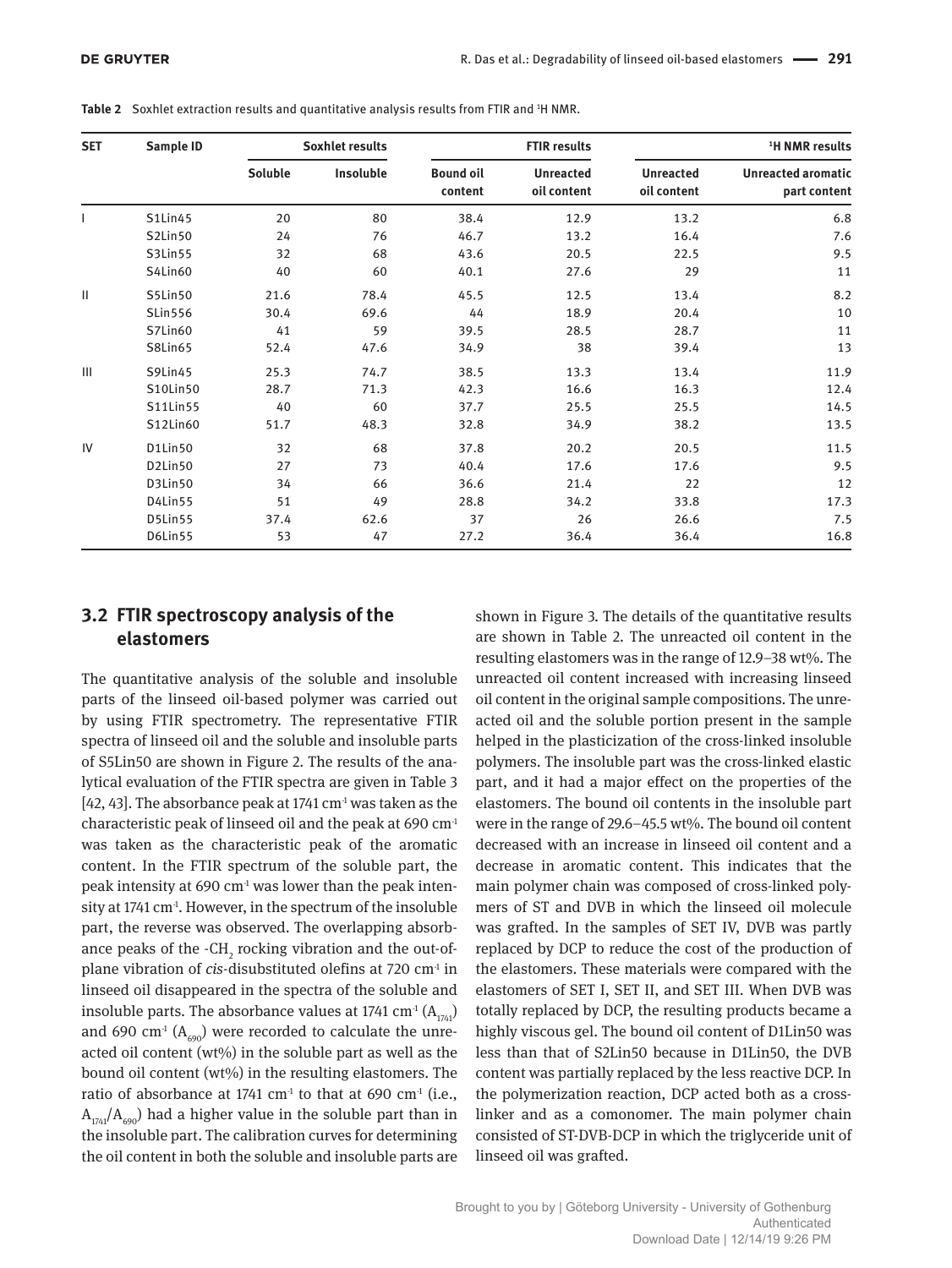

**Figure 1** Soxhlet extraction results of different elastomers of (A) SET I, SET II, and SET III, and (B) SET IV.

# **3.3 <sup>1</sup>H NMR characterization of the elastomers**

The 1H NMR spectra of linseed oil, methyl ester of linseed oil, ST, DVB, and the soluble extract from the cationic polymer (S2Lin50) are shown in Figures 4 and 5. Here, the <sup>1</sup>H NMR spectra of the soluble extracts of S2Lin50 were representative of the soluble extracts obtained from all other samples. The analysis of the <sup>1</sup>H NMR spectra is shown in Table 4. In linseed oil, the methylene protons  $\text{(CH}_{2}^{\text{}})$  of the glycerol unit detected at 4.1–4.3 ppm was taken as the characteristic peak. In the NMR spectrum of methyl ester (Figure 4A), the appearance of a new peak at 3.7 ppm and the disappearance of the peak at 4.1–4.3 ppm confirmed the formation of methyl ester [39]. The vinylic protons of linseed oil were detected at 5.33–5.39 ppm, and those of ST and DVB were detected at 5.2–6.7 ppm.

The 1H NMR spectrum of the soluble extract of S2Lin50 is the representative spectrum of the soluble extract of all samples. The peak at 4.1–4.3 ppm in the soluble extract of S2Lin50 is due to the ethylene proton of the glycerol unit of the linseed oil monomer and the low molecular weight oligomer of linseed oil. This is basically the characteristic peak in the unreacted linseed oil in elastomers. It was used to calculate the wt% of the unreacted linseed oil present in the soluble extractable part of the elastomers as a monomer and as a low molecular weight oligomer form. The aromatic portion of ST and DVB, the oligomeric portion of these materials, and the ST-DVB copolymer were observed between 7.2 and 7.5 ppm. These peaks were assigned to the aromatic proton of the benzene ring and were distinctive for the calculation of the aromatic content in the soluble extracts. The peaks of the vinylic protons of linseed oil and the aromatic components overlapped partially in the spectrum. The quantitative analysis results are shown in Table 2. The results obtained by <sup>1</sup>H NMR corroborated with the results obtained through FTIR. From Table 2, it is clear that in the soluble extract, the unreacted oil content was always higher than the unreacted aromatic content. As linseed oil is the least reactive among the different monomers, a large amount of linseed oil is present in the soluble extract of all samples. The linseed oil content in the soluble extract increased with increasing linseed oil content and decreasing aromatic content in the original sample compositions. The unreacted oil contents of the 45% and 50% oil content samples of SET I and SET III were almost same, and the samples of SET II had the minimum amount of unreacted oil. However, in samples with 55% and 60% oil content, the unreacted oil content was minimum in SET II and maximum in SET III. As linseed oil was grafted in the ST-DVB polymer chain, a large amount of linseed oil remained unreacted in the sample containing a high percentage of oil owing to the lack of reactive groups of ST and DVB. The ST and DVB ratio in SET II was 1:1, in SET III was 1.97:1, and in SET I was 3:2. Thus, the numbers of the available reactive groups of DVB were maximum in SET II and minimum in SET III. As a result, the amounts of unreacted oil were maximum in SET III and minimum in SET II in samples containing a high percentage of oil. The unreacted aromatic contents of the samples of SET I were minimum and of SET III were maximum, although all samples had the same amount of aromatic parts in the original composition. The ratio of ST and DVB is very crucial for a controlled polymerization reaction. DVB is very reactive, and at an early stage of prolonged polymerization a certain amount of DVB homopolymer was formed and then the linseed oil grafted ST-DVB copolymer was formed. When the DVB content is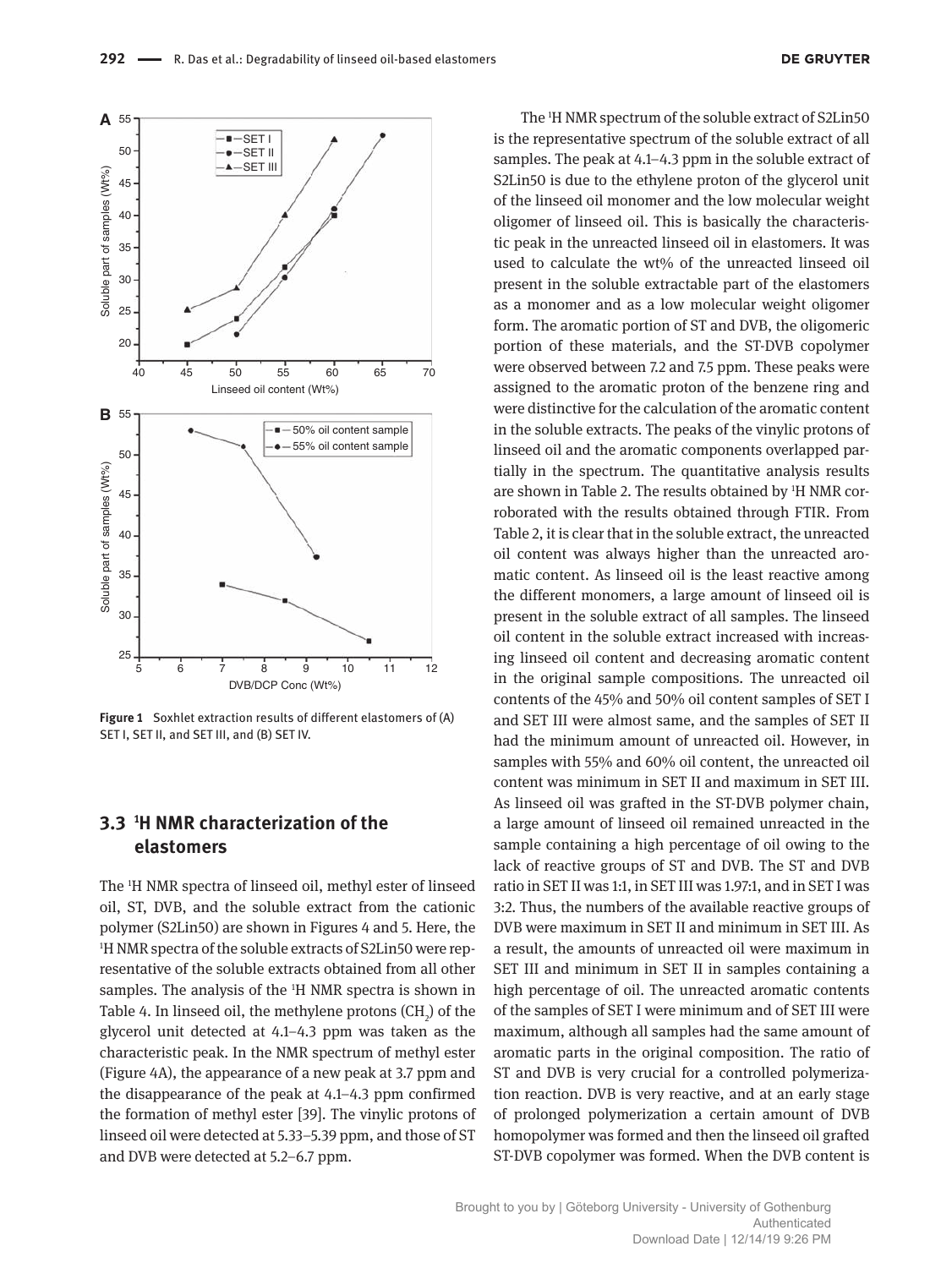

**Figure 2** FTIR spectra of (A) linseed oil, (B) soluble extract of S5Lin50, and (C) insoluble extract of S5Lin50.

similar to the ST content, the possibility of homopolymer formation increases; owing to this homopolymer, a phase separation occurred at the early stage of polymerization. This homopolymer was extracted in solvent during Soxhlet extraction. As the ratio of ST to DVB was 1.47:1 in

SET I and 1:1 in SET II, a copolymer of ST-DVB was formed in a more controlled manner in SET I than in SET II. Thus, the unreacted aromatic content was higher in SET II than in SET I, although SET II contained a higher amount of reactive DVB than did SET I. In SET IV, the unreacted

|  | Table 3 Evaluation of the FTIR spectra. |  |  |  |
|--|-----------------------------------------|--|--|--|
|--|-----------------------------------------|--|--|--|

| Wave number<br>$(cm-1)$ | <b>Band origin</b> | Assignments                                                                                                      |
|-------------------------|--------------------|------------------------------------------------------------------------------------------------------------------|
| $\approx$ 2900 (1)      | $-CH2$             | Asymmetric stretching vibration modes of the methylene group of linseed oil                                      |
| $\approx$ 2850 (2)      | $-CH$              | Symmetric stretching vibration modes of the methylene group of linseed oil                                       |
| $\approx$ 1740 (3)      | $C=0$              | Stretching vibration modes of the ester linkage of linseed oil                                                   |
| $\approx$ 1450 (4)      | $-CH2$             | Asymmetric bending vibration modes of the methylene group of linseed oil                                         |
| $\approx$ 1150 (5)      | $C-O-C$            | Stretching vibration of the ether linkage of linseed oil                                                         |
| $\approx$ 720(6)        | $-CH2$             | Overlapping of the -CH, rocking vibration and out-of-plane vibration of cis-disubstituted olefins of linseed oil |
| $\approx$ 700 $(7)$     |                    | Out-of-plane bending vibration of the aromatic ring of styrene and divinylbenzene                                |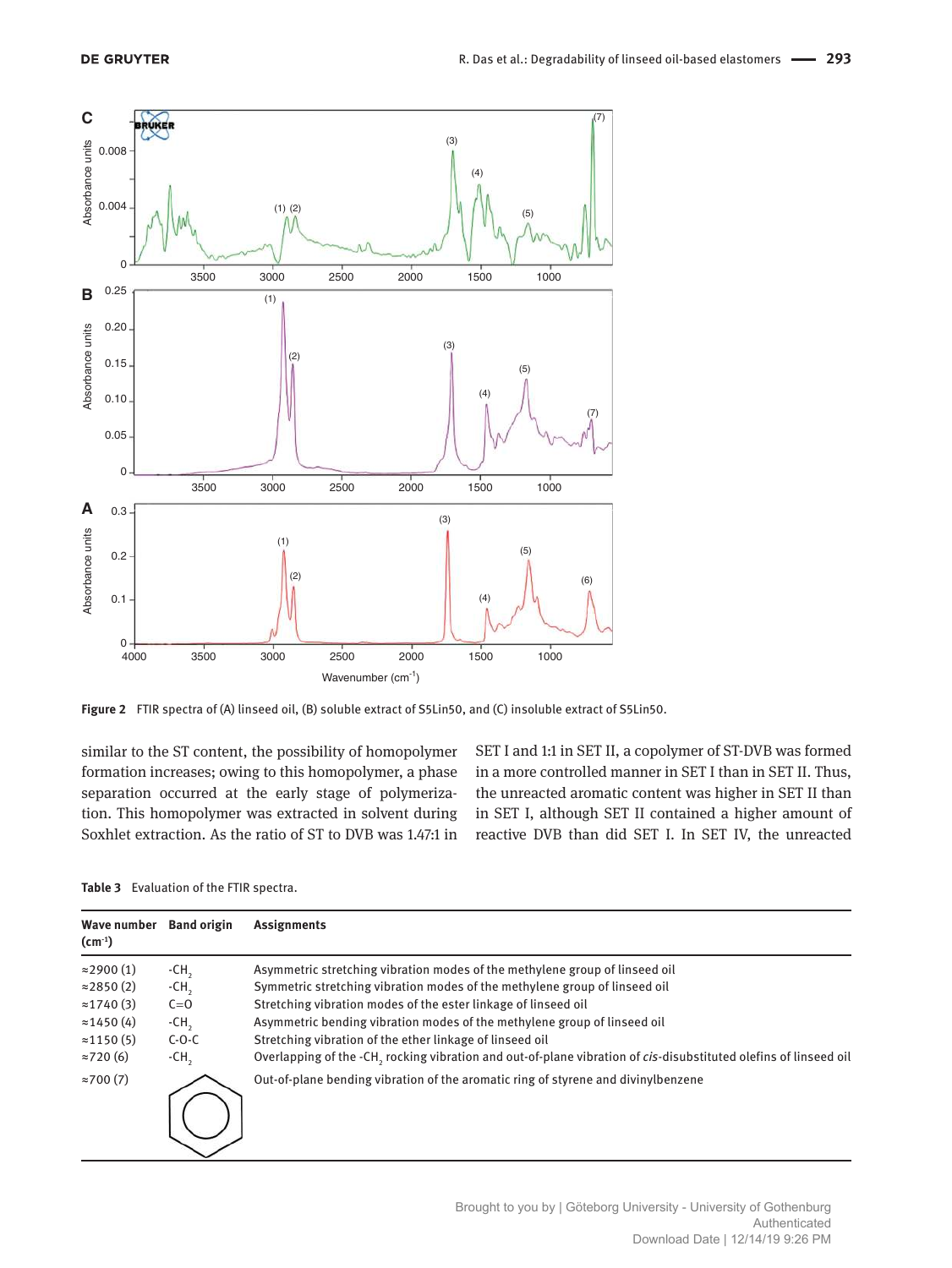

**Figure 3** Regression calibration curves of (A) soluble extracts and (B) insoluble extracts.

linseed oil and aromatic part contents were directly calculated, and DCP content was indirectly calculated from the <sup>1</sup>H NMR spectrum. Sample D1Lin50 of SET IV was identical in composition with the S2Lin50 sample of SET I. The unreacted oil content of D1Lin50 was higher than that of S2Lin50 because in D1Lin50, DVB was partially replaced by the less reactive DCP. The unreacted aromatic contents were also lower in S2Lin50 than in D1Lin50. DVB played the most active role in cross-linking to form the ST-DVB-DCP cross-linked polymer chain in which the linseed oil molecule was grafted. Because of the lesser amount of DVB present in sample D1Lin50, the amount of the unreacted aromatic part became higher. The same comparison can be made for other samples of SET IV with their identical samples in SET I, SET II, and SET III. As discussed earlier, DCP acts both as a cross-linker and a copolymer.



Figure 4 <sup>1</sup>H NMR spectra of (A) the methyl ester of linseed oil and (B) linseed oil.

Thus, in samples with 50% and 55% oil content, the unreacted DCP content decreased with increasing DCP content in the original compositions of the samples. The effect of the unreacted and bound oil contents on the mechanical and dynamic mechanical behavior of elastomers will be discussed in the next section.

# **3.4 Analysis of the mechanical and dynamic mechanical behaviors of the elastomers**

Elastomers are extensively used as vibration damping materials in machineries, buildings, large civil structures, etc., owing to their unique combination of low modulus and inherent damping properties. Because of the large damping and low stiffness of elastomers, they reduce the mechanical vibrations and transmit forces from vibrating structures and thus prevent fatal breakdown of systems. However, elastomers must have a large enough degree of static stiffness because they should support the vibrating structures. Thus, the mechanical behaviors of elastomers under static and dynamic loading conditions are very important for their practical applications. Mechanical and dynamic mechanical analyses have been investigated in other studies [38, 39] and are reviewed in Table 5. From the table, it is clear that the damping property of elastomers (loss factor) increases from S1Lin45 to S4Lin60 in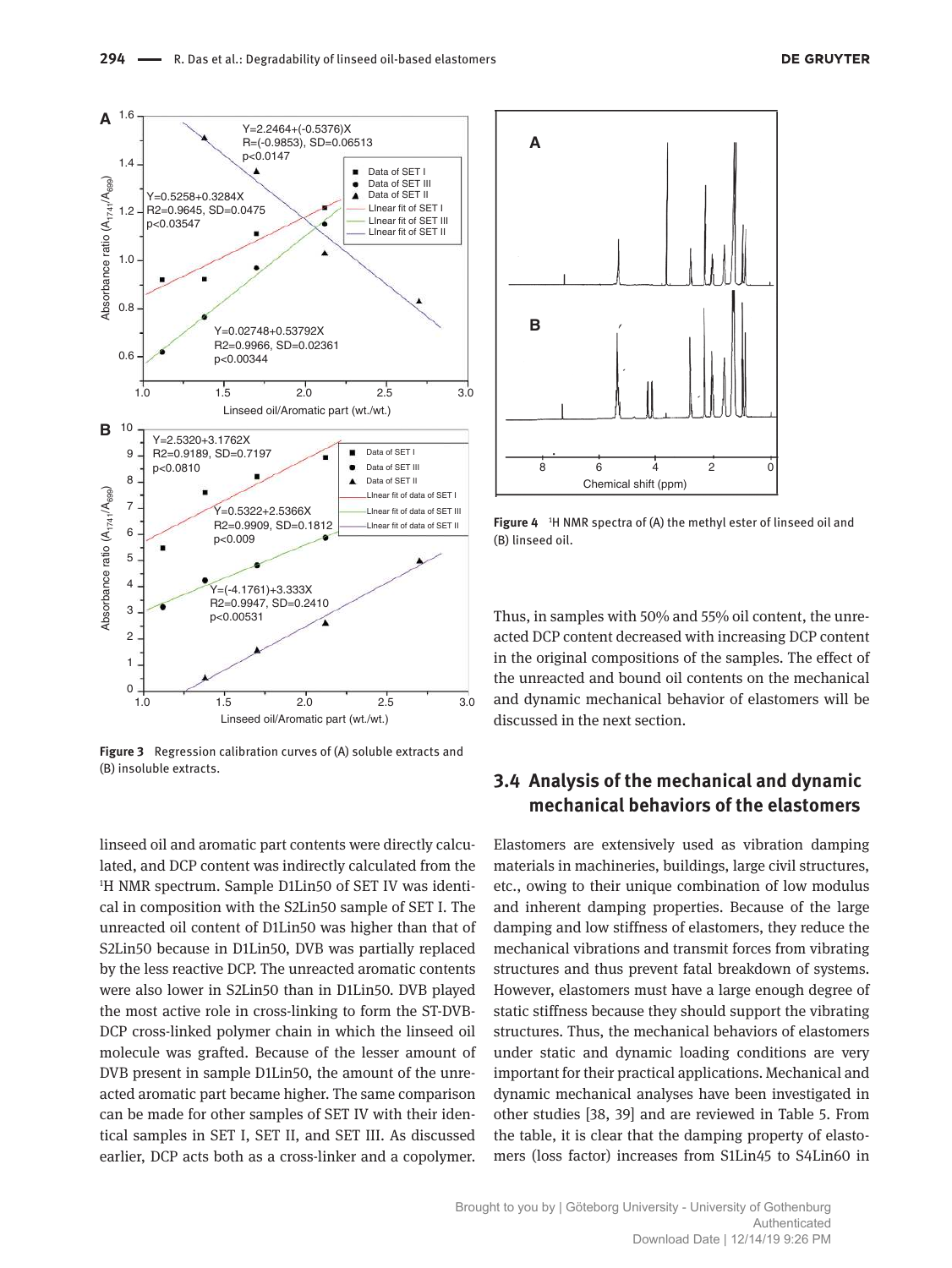

**Figure 5** <sup>1</sup>H NMR spectra of (A) linseed oil, (B) styrene, (C) divinylbenzene, and (D) the soluble extract of S2Lin50 (Oil50+ST25+17DVB+In8).

SET I and from S5Lin50 to S8 Lin65 in SET II, i.e., with increasing linseed oil content in the original feed composition. The elastomers are viscoelastic in nature; thus, variations in the dynamic mechanical properties and damping properties are controlled by the viscous and elastic contents in the elastomers. In these synthesized elastomers, the plasticized homopolymer majorly contributes to the viscous nature and the cross-linked part to the elastic nature, although the viscous and elastic properties of the polymer network are related to the whole network. The dangling chain ends also have an effect on the viscous property. The viscous part dissipates energy, whereas the elastic part stores energy during excitation according to the theory of viscoelasticity [44]. The amount of the viscous part increases with increasing linseed oil content in the original feed compositions, according to spectroscopic characterization. Thus, the loss factor improved with increasing linseed oil content in the original feed compositions. The cross-linking density, the most significant parameter obtained from dynamic mechanical analysis, decreased with increasing linseed oil content and decreasing DVB content in the original feed compositions. DVB acts as a cross-linker in the polymerization reaction, and the spectroscopic structural analysis revealed that the elastomer was the linseed oil grafted ST-DVB copolymer. The decrease in DVB content reduced the reactivity of the ST-DVB copolymer, which resulted in the reduction of the cross-linking density of the elastomers. When a correlation between cross-linking density and spectroscopy quantification results was made, it was observed that

| Analysis of                       | shift (ppm) | <b>Chemical Assignments</b>                                                                         |
|-----------------------------------|-------------|-----------------------------------------------------------------------------------------------------|
| Linseed oil                       |             | 0.83–0.93 Terminal methyl protons of saturated, monounsaturated, and n-6 polyunsaturated fatty acid |
|                                   |             | 0.93–1.03 Terminal methyl protons of n-3 polyunsaturated fatty acid                                 |
|                                   |             | 1.22–1.32 Methylene protons associated with the saturated carbon atoms of the fatty acid chain      |
|                                   |             | 1.52–1.70 B-Methylene protons from carbonyl carbons                                                 |
|                                   |             | 1.90-2.10 Allyl methylene protons                                                                   |
|                                   |             | 2.29–2.32 $\alpha$ -Methylene protons adjacent to carbonyl carbons                                  |
|                                   |             | 2.75-2.81 Divinyl methylene protons of the fatty acid chain                                         |
|                                   |             | 4.14–4.29 Methylene protons of the glycerol unit                                                    |
|                                   |             | 5.33–5.39 Vinylic protons ( $C=C-H$ ) of the fatty acid of linseed oil                              |
| Methyl ester of linseed oil       |             | 3.7 Protons of the methyl ester moiety                                                              |
| Divinylbenzene                    |             | 5.2-6.7 Vinylic protons                                                                             |
|                                   |             | 7.2-7.5 Aromatic protons                                                                            |
| Styrene                           |             | 5.2-6.7 Vinylic protons                                                                             |
|                                   |             | 7.2-7.5 Aromatic protons                                                                            |
| Soluble extract of the elastomers |             | 4.1–4.3 Methylene proton of the glycerol unit of linseed oil                                        |
|                                   |             | 7.2–7.5 Aromatic protons of ST and DVB                                                              |

Table 4 Evaluation of <sup>1</sup>H NMR spectra.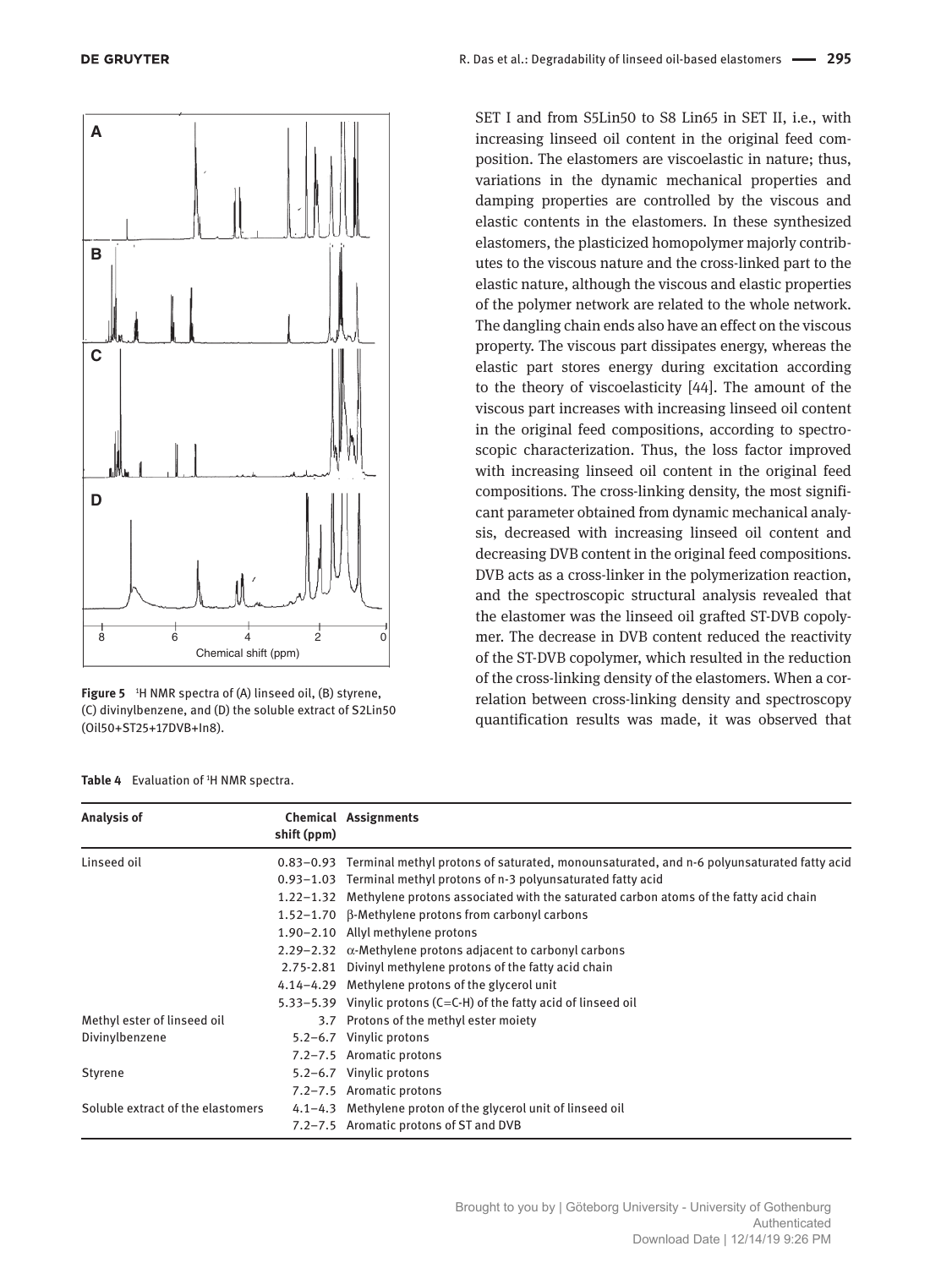| <b>SET</b>   | Dynamic mechanical analysis results |                                                   |                                          |                                              |                                 | <b>Mechanical properties</b>                 |                                                            |                                          |                                                       |
|--------------|-------------------------------------|---------------------------------------------------|------------------------------------------|----------------------------------------------|---------------------------------|----------------------------------------------|------------------------------------------------------------|------------------------------------------|-------------------------------------------------------|
|              | Sample ID                           | Cross-linking<br>density<br>(mol/m <sup>3</sup> ) | <b>Storage</b><br>modulus.<br>$E'$ (MPa) | Loss<br>modulus.<br>$E^{\prime\prime}$ (MPa) | Loss<br>factor,<br>tan $\delta$ | Young's modulus<br>in tension, $Er$<br>(MPa) | <b>Elongation</b><br>at break,<br>$\varepsilon_{\tau}$ (%) | Young's modulus<br>in compression, $E_c$ | Compression<br>at break,<br>$\varepsilon_{\rm c}$ (%) |
|              | S1Lin45                             | 434                                               | 367                                      | 93.8                                         | 1.07                            | 10.27                                        | 117                                                        | 30.1                                     | 74.6                                                  |
|              | S2Lin50                             | 350                                               | 320                                      | 90.3                                         | 1.15                            | 7.23                                         | 144                                                        | 27.6                                     | 70.2                                                  |
|              | S3Lin55                             | 253                                               | 208                                      | 83                                           | 1.23                            | 5.54                                         | 154                                                        | 24.9                                     | 40.2                                                  |
|              | S4Lin60                             | 115                                               | 7.6                                      | 4.8                                          | 1.32                            | 1.10                                         | 98                                                         | 21.4                                     | 22.5                                                  |
| $\mathbf{H}$ | S5Lin50                             | 430                                               | 365                                      | 98.9                                         | 0.79                            | 9.80                                         | 91                                                         | 17.4                                     | 57.5                                                  |
|              | S6Lin55                             | 281                                               | 242                                      | 74.5                                         | 0.78                            | 5.46                                         | 115                                                        | 6.7                                      | 50.9                                                  |
|              | S7Lin60                             | 201                                               | 10                                       | 6                                            | 0.87                            | 1.32                                         | 83                                                         | 1.5                                      | 52.7                                                  |
|              | S8Lin65                             | 104                                               | 6.1                                      | 3.3                                          | 0.95                            | 0.27                                         | 144                                                        | -                                        |                                                       |

**Table 5** Review of the mechanical and dynamic mechanical behaviors of the elastomers.

(from Tables 2 and 5) the bound oil content decreased but the unreacted oil content increased with the decrease in cross-linking density. Both the storage modulus and the loss modulus increased with an increase in the crosslinking density of the elastomers. As the Young's modulus increases with cross-linking [45], the Young's modulus in tension  $(E_{\scriptscriptstyle T})$  and the Young's modulus in compression increase with an increase in the cross-linking densities of the elastomers. The elongation at break  $(\varepsilon_p)$  and compression at break  $(\varepsilon_{\rm c})$  increased with increasing linseed oil content in the original feed compositions. The increase

in linseed oil content led to an increase in the contents of unreacted oil and the aromatic part in the elastomers, which had the direct effect of softening the cross-linked part of the elastomers. Thus, elongation both in tension and compression improved with an increase in linseed oil content.

The elastomers had loss factors in the range of 0.72–1.32, which are very much higher than the minimum required loss factor for effective damping in different applications [46]. The loss factor values are even higher than those of different conventional polymer damping



**Figure 6** Schematic of the microbial degradation of the elastomers and the formation of a new polymer.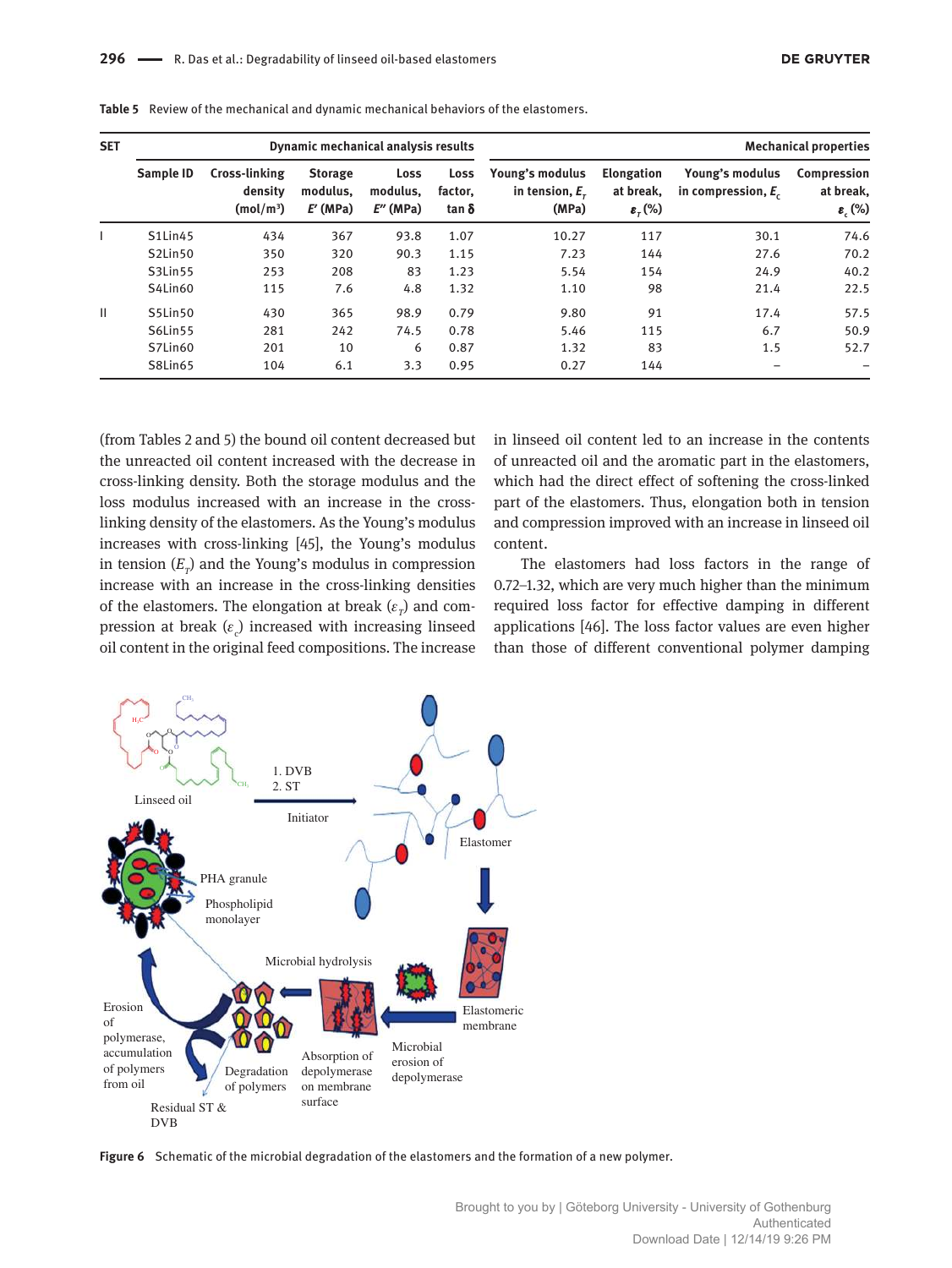materials such as poly (methyl methacrylate) (PMMA), polytetrafluoroethylene (PTFE), epoxy, neoprene rubber, etc. [47]. The production cost of a  $100\times100\times3$  mm elastomeric sheet is approximately 100–150 INR, which is lower than the market price of other commercially available poly meric damping materials.

#### **3.5 Microbial degradation of the elastomers**

The linseed oil-based elastomers were degraded through depolymerization by specific depolymerases secreted from the microorganism. The first step of depolymerization was the microbial erosion of depolymerases on the surface of the polymeric membrane; the second step was the hydrolysis of elastomers through their ester linkage, which produced water-soluble intermediates. These intermediates were assimilated and then metabolized by microbial cells. The microorganism used the elastomers as its sole carbon source depending on the molecular structures of the elastomers and accumulated the P(3HB-co-3HV) copolymer in the bacterial cells. The microbial degradation of the elastomers and the accumulation of the copolymer in bacterial cells are schematically presented in Figure 6. The weight loss of elastomers occurred because of microbial degradation, and bacterial cell growth were monitored at regular time intervals to optimize the degradation reaction. The percentage of degradation calculated by using Eq. (1) and the bacterial cell density growth as a function of incubation time are plotted in Figure 7. It is the plot for S8Lin65, which is the representative plot for all samples. From this figure, it is clear that at the initial stage, the degradation was very

slow. A small amount of random hydrolytic cleavage of ester linkages occurred at this stage. Such cleavage is non-enzymatic and takes place within the polymer bulk [48]. Meanwhile, the microbe adhered to the surface of the elastomeric film; however, most of the fragments formed at this stage were large and remained relatively immune to microbial attack. After 96 h, the degradation rate increased quickly and considerable weight loss occurred. At this stage, the enzymes randomly split the bonds of the polymeric chains, which resulted in the production of small fragments of carbon molecules. These carbon molecules were assimilated by the microorganism as a potential nutrient for its growth. The degradation percentages of the different elastomers are listed in Table 6. The percentage of degradation increased with increasing linseed oil concentration in the original composition of the samples both for SET I and SET II. As obtained from spectroscopic characterization, the unreacted oil content increased but the bound oil content decreased with increasing linseed oil content in the original sample compositions. The elastomers having a higher linseed oil content were less cross-linked than those elastomers having a lower linseed oil content (Table 5). The microorganism hydrolyzed the ester linkage of unreacted oil more easily than the bound oil as the bound oil was grafted in the ST-DVB copolymer, forming a polymeric network. Also, the enzymatic degradation of structures with fewer cross-links was faster than that of highly cross-linked structures. Thus, the percentage of degradation increased with increasing linseed oil content. The cell density reached a saturation point after 200 h of incubation, and because of the unavailability of carbon source, it was not increased further. As the unreacted oil content in S8Lin65 was maximum and also greater than the bound oil content, it exhibited the maximum percentage of degradation, i.e., 51% among the samples of SET I and SET II. The FTIR spectra of S8Lin65 before and after degradation are shown in Figure 8. It



**Figure 7** Variation of degradability and cell density as a function of incubation periods.

**Table 6** Microbial degradation analysis of the elastomers.

| <b>SET</b> | Sample ID                        | Percentage of degradation<br>at 200-h incubation | Cell density $(g/l)$ |
|------------|----------------------------------|--------------------------------------------------|----------------------|
|            | S1Lin45                          | 26                                               | 1.32                 |
|            | S <sub>2</sub> Lin <sub>50</sub> | 31                                               | 1.76                 |
|            | S3Lin55                          | 36                                               | 2.17                 |
|            | S4Lin60                          | 40.4                                             | 2.3                  |
| Ш          | S5Lin50                          | 30.4                                             | 1.67                 |
|            | S6Lin55                          | 34                                               | 2.07                 |
|            | S7Lin60                          | 42                                               | 2.4                  |
|            | S8Lin65                          | 51                                               | 2.8                  |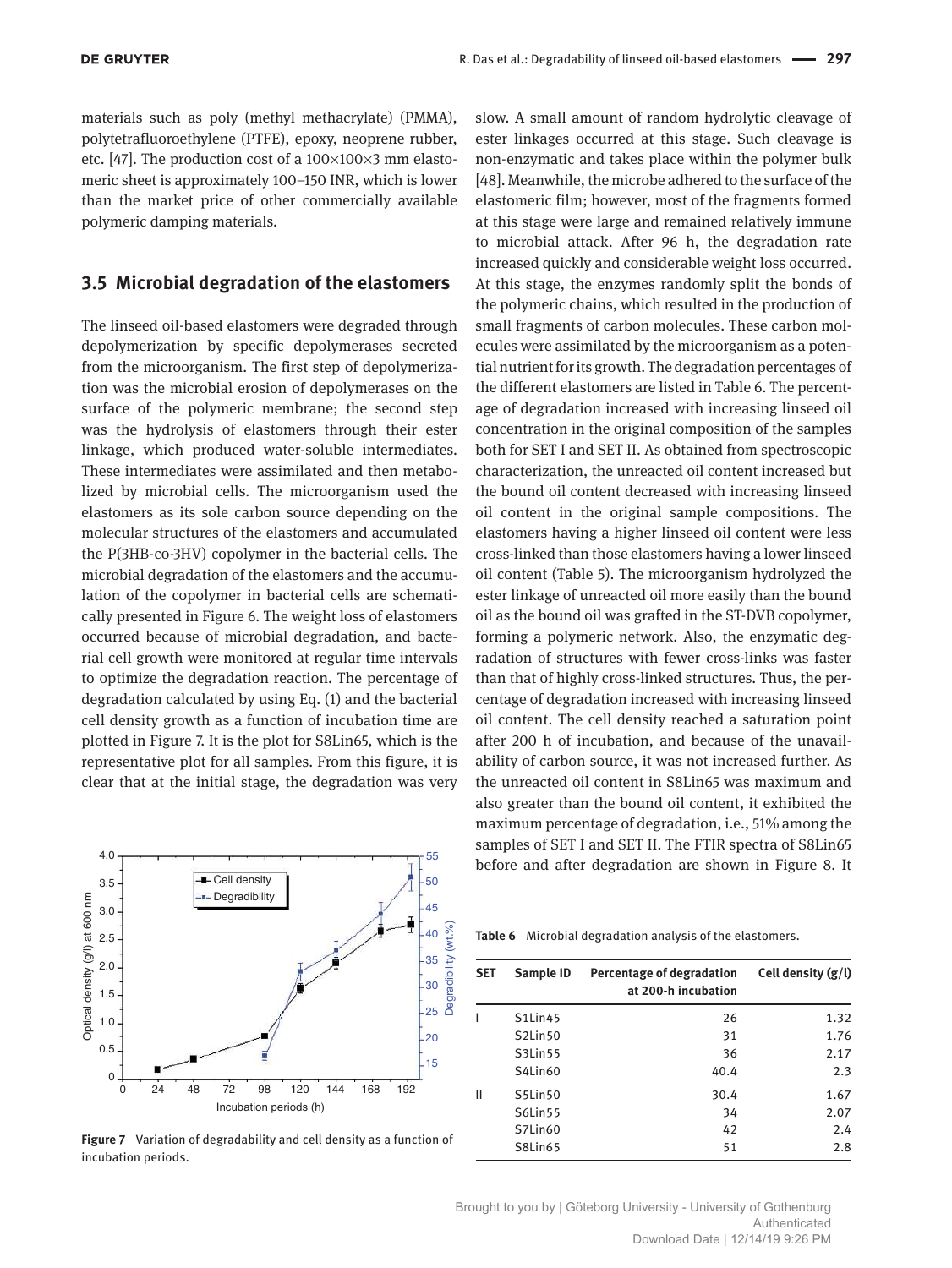shows the representative plot for all samples. The absorbance of the characteristic peak of linseed oil (1741 cm<sup>-1</sup>) decreased after degradation; however, the absorbance of the characteristic peak of aromatic content (690 cm-1) in the elastomers remained unchanged. In the microbial degradation process, the microorganism degraded the unreacted oil and the oil segments of the main polymer chain. Thus, only the absorbance due to the oil content of the elastomer decreased after degradation. The FTIR and <sup>1</sup>H NMR spectra of the P(3HB-co-3HV) copolymer produced by the biodegradation process of elastomers are shown in Figure 8. In the FTIR spectrum of P(3HB-co-3HV), the strong absorption peak at approximately 1283 cm<sup>-1</sup> is associated with the saturated ester linkage of C-O groups. The



**Figure 8** (A) FTIR spectra of S8Lin65 before and after degradation. (B) FTIR spectrum of the produced polymer as cell mass. (C) <sup>1</sup>H NMR spectrum of the produced polymer as cell mass.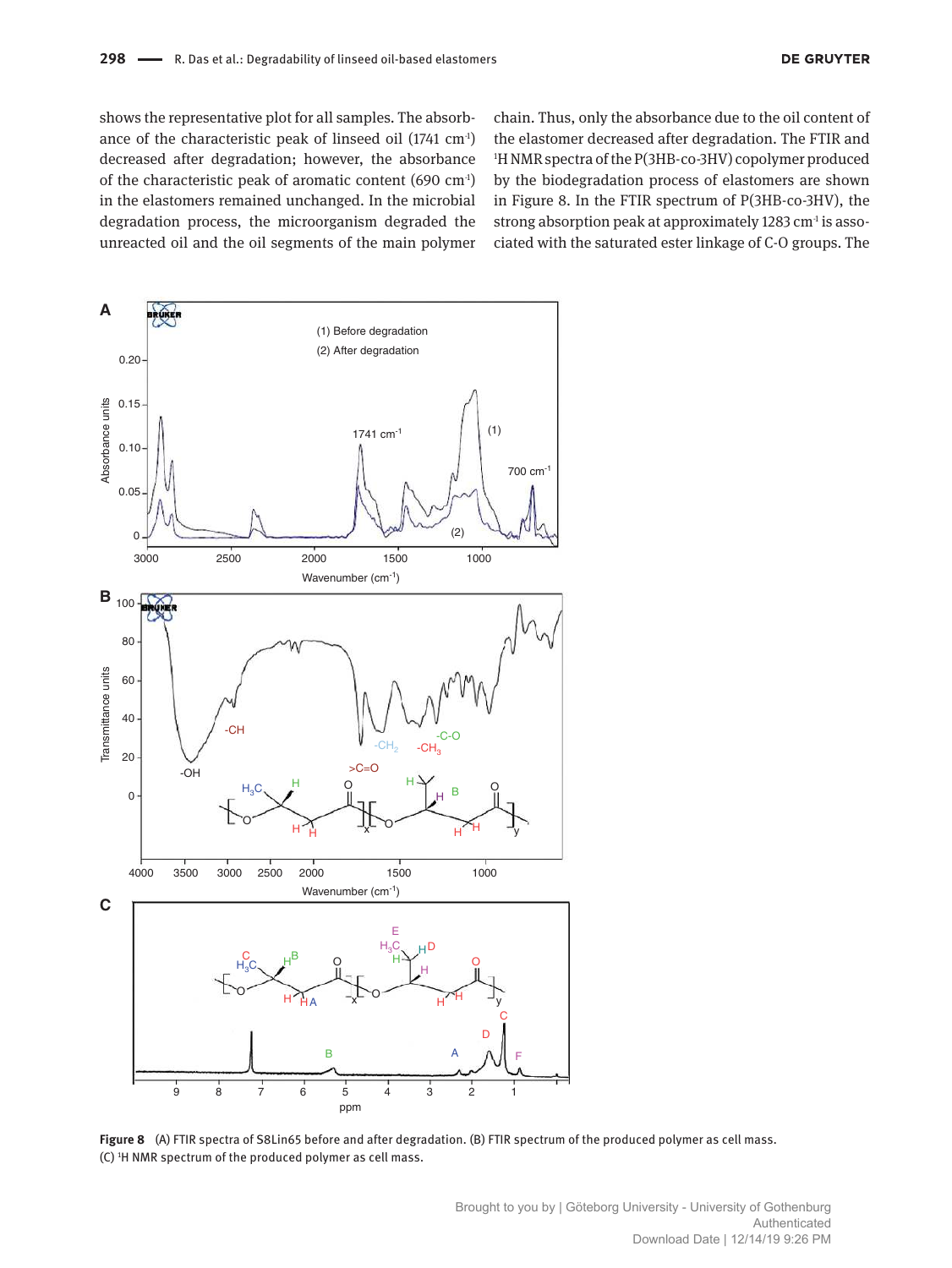absorption peak at 1383  $cm<sup>1</sup>$  corresponds to the stretching of methyl  $(-CH_3)$  group and that at 1449  $cm<sup>-1</sup>$  to the bending mode of vibration of the methylene (-CH<sub>2</sub>) group. The peaks at 2930 cm<sup>-1</sup>, 1727 cm<sup>-1</sup>, and 3429 cm<sup>-1</sup> are the respective characteristic peaks of the methine (-CH), -carbonyl (C=O), and hydroxyl (-OH) groups. The  $H$  NMR spectrum of the polyester produced by the *Alkaliphilus* strain indicates that the methyl protons  $(-CH_3)$  of the HB side group had a doublet resonance at 1.253 ppm and the methyl protons  $(-CH_3)$  of the HV side group at 0.878 ppm had a triplet resonance due to the coupling with the adjacent methylene group in the polymeric chain. A group of strong absorption peaks at 1.606 and 2.307 ppm were observed because of the multiple resonance of methylene protons (-CH<sub>2</sub>) of the HV side group and of the HV-HB bulk structure in the presence of an external magnetic field. Again, the methine proton, -CH (HV and HB bulk structure), linked with more electronegative oxygen atom had

a multiplet resonance at 5.340 ppm due to the deshielding effect on the methine proton. From the 1H NMR analysis, it is concluded that the polyester formed by the *Alkaliphilus* strain is a copolyester of P(3HB-co-3HV). Therefore, the FTIR results of the copolymer formed from the linseed oil-based elastomer are in complete agreement with the earlier reports [49, 50].

The SEM micrographs of the elastomers before and after biodegradation are presented in Figure 9. The degraded samples of S5Lin50, S10Lin60, and S11Lin65 are shown. Degradation occurs randomly on the polymer surface, creating cavities on it that are obvious in SEM images of the degraded samples. On the basis of the roughness in SEM micrographs of the degraded samples, it is clear that S5Lin50 exhibited a low extent of biodegradation, whereas samples containing higher amounts of linseed oil in the original compositions, i.e., S7Lin60 and S8Lin65, showed increasingly higher degradation extents.



Figure 9 Scanning electron micrographs of (A) S8Lin65 before degradation, (B) S8Lin65 after degradation, (C) S7Lin60 after degradation, and (D) S5Lin50 after degradation.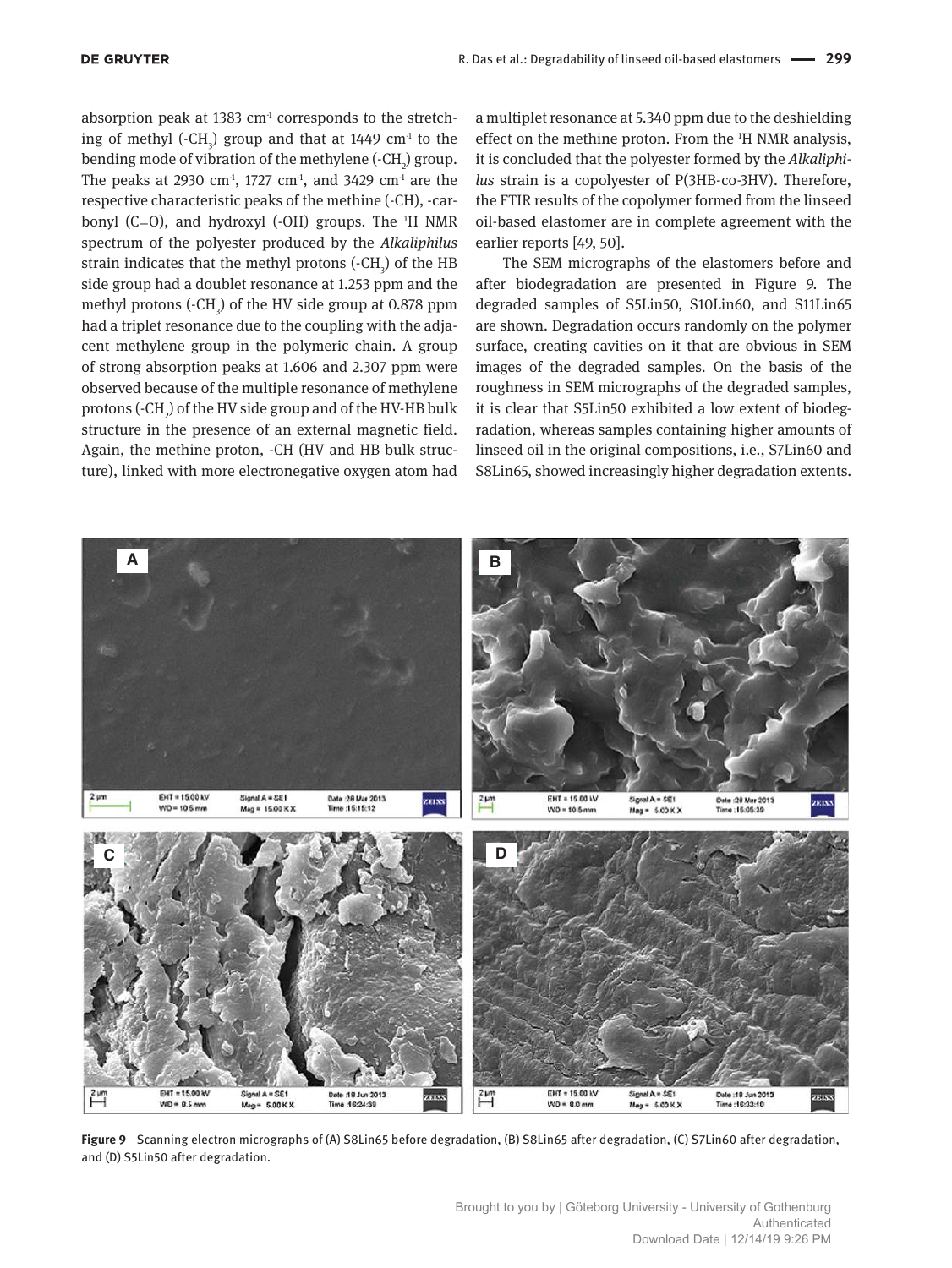# **4 Conclusions**

Elastomers synthesized from linseed oil through the cationic polymerization technique have been characterized and analyzed quantitatively by using FTIR and 1H NMR spectroscopies. The solubility of the samples through Soxhlet extraction ranged from 20 to 51 wt%. The bound oil content, i.e., the linseed oil grafted in the polymer backbone, obtained through FTIR ranged from 29.63 to 45.5 wt% and decreased with increasing linseed oil content in the original compositions of the elastomers. The unreacted oil content in the elastomers, calculated by using FTIR, varied from 12.9 to 38 wt%. In <sup>1</sup>H NMR analysis, the unreacted oil content ranged from 13.2 to 39.4 wt% and the unreacted aromatic part ranged from 6.8 to 16 wt%. The mechanical and dynamic mechanical behaviors of the elastomers correlated with the spectroscopic quantification results. The elastomers showed mechanical stability and very good vibration damping properties. The microbial degradation of these elastomers, evaluated by using an efficient single microbial strain, ranged from 26% to 51%. The degradation behavior was very much related to the bound and unreacted oil contents obtained from the spectroscopic quantifications. The biodegradability increased with an increase in unreacted oil content in elastomers because of the easily available hydrolyzable ester groups. These bio-elastomers are effective alternatives to non-biodegradable synthetic elastomers in different engineering applications, especially as vibration dampers in machinery, structural engineering, and dynamic systems.

**Acknowledgments:** The financial support jointly under the Major Research Project Scheme [F.No.36-251(2008) (SR)] from the University Grant Commission (UGC), New Delhi, India, and from the Technical Education Quality Improvement Project (TEQIP), Government of India, is greatly acknowledged.

# **References**

- [1] Kaplan DL. *Biopolymers from Renewable Resources*. Springer: New York, 1998.
- [2] Lu J, Wool RP. *J. Appl. Polym. Sci.* 2006, 99, 2481–2488.
- [3] Khot SN, Lascala JJ, Can E, Morye SS, Williams GI, Palmese GR, Kusefoglu SH, Wool RP. *J. Appl. Polym. Sci.* 2001, 82, 703–723.
- [4] Lu Y, Larock RC. *Biomacromolecules* 2007, 8, 3108–3114.
- [5] Lu Y, Larock RC. *Macromol. Mater. Eng.* 2007, 292, 1085–1094.
- [6] Li F, Larock RC. *J. Appl. Polym. Sci.* 2001, 80, 658–670.
- [7] Li F, Perrenoud A, Larock RC. *Polymer* 2001, 42, 10133–10145.
- [8] Wool RP. *Chem. Tech.* 1999, 29, 44–48.
- [9] Guo A, Javni I, Petrovic ZS. *J. Appl. Polym. Sci.* 2000, 77, 467–473.
- [10] Petrovic ZS, Cevallos MJ, Javni I, Schaefer DW, Justice R. *J. Polym. Sci. Pt. B Polym. Phys.* 2005, 43, 3178–3190.
- [11] Rybak A, Fokou PA, Meier MAR. *Eur. J. Lipid Sci. Technol.* 2008, 110, 797–804.
- [12] Henna PH, Larock RC. *Macromol. Mater. Eng.* 2007, 292, 1201–1209.
- [13] Xia Y, Lu Y, Larock RC. *Polymer* 2010, 51, 53–61.
- [14] Pagga U, Beimborn DB, Yamamoto M. *J. Environ. Polym. Degrad.* 1996, 4, 173–178.
- [15] Grima S, Bellon-Maurel V, Feuilloley P, Silvestre F. *J. Polym. Environ.* 2000, 8, 183–195.
- [16] Starnecker A, Menner M. *Int. Biodeter. Biodegr.* 1996, 37, 85–92.
- [17] Gu J-G, Gu J-D. *J. Polym. Environ.* 2005, 13, 65–74.
- [18] Lucas N, Bienaime C, Belloy C, Queneudec M, Silvestre F, Nava-Saucedo J-E. *Chemosphere* 2008, 73, 429–442.
- [19] Mohee R, Unmar G. *Waste Manage.* 2007, 27, 1486–1493.
- [20] Ali Shah AA, Hasan F, Hameed A, Ahmed S. *Biotechnol. Adv.* 2008, 26, 246–265.
- [21] Koenig JL. *Spectroscopy of Polymers*, 2nd ed., Elsevier: New York, 1999.
- [22] Everall N, Griffiths PR, Chalmers JM. *Vibrational Spectroscopy of Polymers: Principles and Practice*. Wiley: New York, 2007.
- [23] Boccaleri E, Arrais A, Frache A, Gianelli W, Fino P, Camino G. *Mater. Sci. Eng. B* 2006, 131, 72–82.
- [24] Smith BC, *Multiple Components II: Chemometric Methods and Factor Analysis in Quantitative Spectroscopy: Theory and Practice.* Academic Press: San Diego, 2002.
- [25] Murphya RE, Schureb MR, Foley JP. *J. Chromatogr. A* 1998, 824, 181–194.
- [26] Bakhshi H, Zohuriaan-Mehr MJ, Bouhendi H, Kabiri K. *Polym. Test.* 2009, 28, 730–736.
- [27] Kumar G, Nisha N, Mageswari S, Subramanian K. *J. Polym. Res.* 2011, 18, 241–250.
- [28] Lee YS, Lee W-K, Cho S-G, Kim II, Ha C-S. *J. Anal. Appl. Pyrol.* 2007, 78, 85–94.
- [29] Yasuyuki T. *Rubber Chem. Technol.* 1991, 64, 325–385.
- [30] Canto LB, Pessan LA. *Polym. Test.* 2002, 21, 35–38.
- [31] Chakraborty S, Bandyopadhyay S, Ameta R, Mukhopadhyay R, Deuri AS. *Polym. Test.* 2007, 26, 38–41.
- [32] Hazer B. *Macromol. Chem. Phys.* 1995, 196, 1945–1952.
- [33] Cheng HN. *Macromolecules* 1997, 30, 4117–4125.
- [34] Maccoy D. *Linseed in Favour as a Versatile Crop.* Belfast News Letter, April 26, 2003.
- [35] Blayo A, Gandini A, Nest J-FL. *Ind. Crops Products* 2001, 14, 155–167.
- [36] Knörr W, Daute P, Grützmacher R, Höfer R. *Eur. J. Lipid Sci. Technol.* 97, 1995, 165–169.
- [37] Budwig J. *Flax Oil as a True Aid Against Arthritis, Heart Infarction, Cancer and Other Diseases*. Apple Publication: Vancouver, 1996.
- [38] Das R, Kumar R, Kundu PP. *J. Appl. Polym. Sci.* 2013, 130, 3611–3623.
- [39] Das R, Kumar R, Kundu PP. *ISRN Polym. Sci.* 2014, no. 840397.
- [40] Samios D, Pedrotti F, Nicolau A, Reiznautt QB, Martini DD, Dalcin FM. *Fuel Process. Technol.* 2009, 90, 599–605.
- [41] Chen CW, Don TR, Yen HF, *Biochemistry* 2006, 41, 2289–2296.
- [42] Vlachos N, Skopelitis Y, Psaroudaki M, Konstantinidou V, Chatzilazarou A, Tegou E. *Anal. Chim. Acta* 2006, 573–574, 459–465.